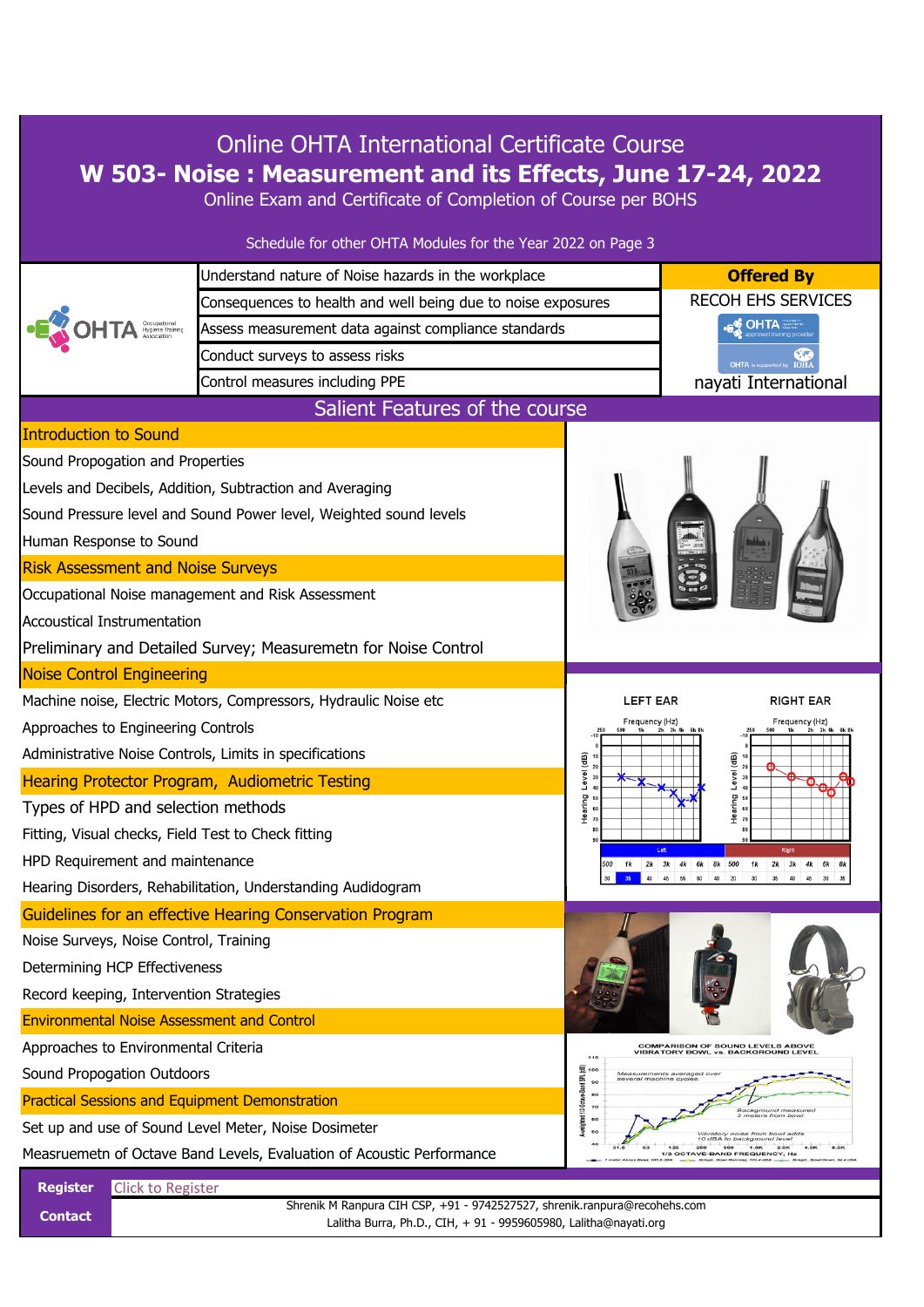# **OHTA MODULES - ON LINE TRAINING**

Internationally Recognized Occupational Hygiene Certificate Course

**Online Training Date & Time**

**Practical Examination**

**Course fee**

**Course fee inclusion**

**Last Date for Registration June 10, 2022**

**Course Registration link**

**Online training platform**

**Completion Condition**

**Faculty**

**Payment Details**

**Additional Details**

**Course is offered by**

**Completed Online OHTA Modules** 

**Upcoming OHTA Modules**

**Insight from Attended Participants**

## **Course Name W503: Noise- Measurement and its Effects**

### **June 17-24, 2022**

#### **Online Exam on June 24, Friday, 4 PM, IST**

One day dedicated to conduct online practical as per BOHS guidelines Exams will be conducted online as per BOHS guidelines

₹ 28,000 per module per person

Online training

Online practical training and assessment

**Maximum Capacity** 15 participants

BOHS Exam fee

Online exam

#### [Click t](https://docs.google.com/forms/d/e/1FAIpQLSfHa6qubY44Bha3BAcHrDRIddS0OodxVHS2ST3MJiP9mCoyRA/viewform?usp=sf_link)o Register

Microsoft teams

Attend online theory, practical training and assessment

Give BOHS exam online & pass exam as evaluated by BOHS



Shrenik Ranpura, CIH, CSP Global EHS Leader RECOH EHS Services LLP



 Lalitha Burra, Ph.D., CIH **Director** nayati International, India

**Bank Name** : INDIAN BANK **Name** : NAYATI INTERNATIONAL

**Saving A/C** : 7 0 4 0 6 9 5 9 8 **IFSC Code** : I D I B 0 0 0 S 0 1 3

While all efforts will be made to conduct the course as scheduled, organizers can cancel or reschedule the course under unforeseen circumstances. If course is cancelled, fee paid will be refunded.

## **RECOH EHS Services LLP**

 $\sqrt{\phantom{a}}$  W503 Noise - Measurement and its effects  $\sqrt{\sqrt{W}}$ 201 Basic Principles in OH  $\sqrt{\phantom{a}}$  W506 Ergonomics Essentials

|                                          | <u>INTERNATIONAL</u> |  |  |  |
|------------------------------------------|----------------------|--|--|--|
| $\sqrt{\ }$ W 502 - Thermal Environment  |                      |  |  |  |
| V W507 Health Effects of Haz. Substances |                      |  |  |  |
| V W501 Measurement of Haz. Substances    |                      |  |  |  |
| V W505 Control of Hazardous Substances   |                      |  |  |  |
|                                          |                      |  |  |  |

**navati** 

#### **Please see page below for course schedule for 2022**

[Request OHTA Module](about:blank) Please Cliclk below to give your input to schedule courses of your interest

Your practical experience on subject and example sharing during session made this technical subject easy to understand - Thank you

Never thought that online practical will be so interesting covering 360 degree view of equipment operation and applicability

Very professionally organized - timely receiving of handout, PPT, agenda, overnight questions, mock exam and paying attention to each query.